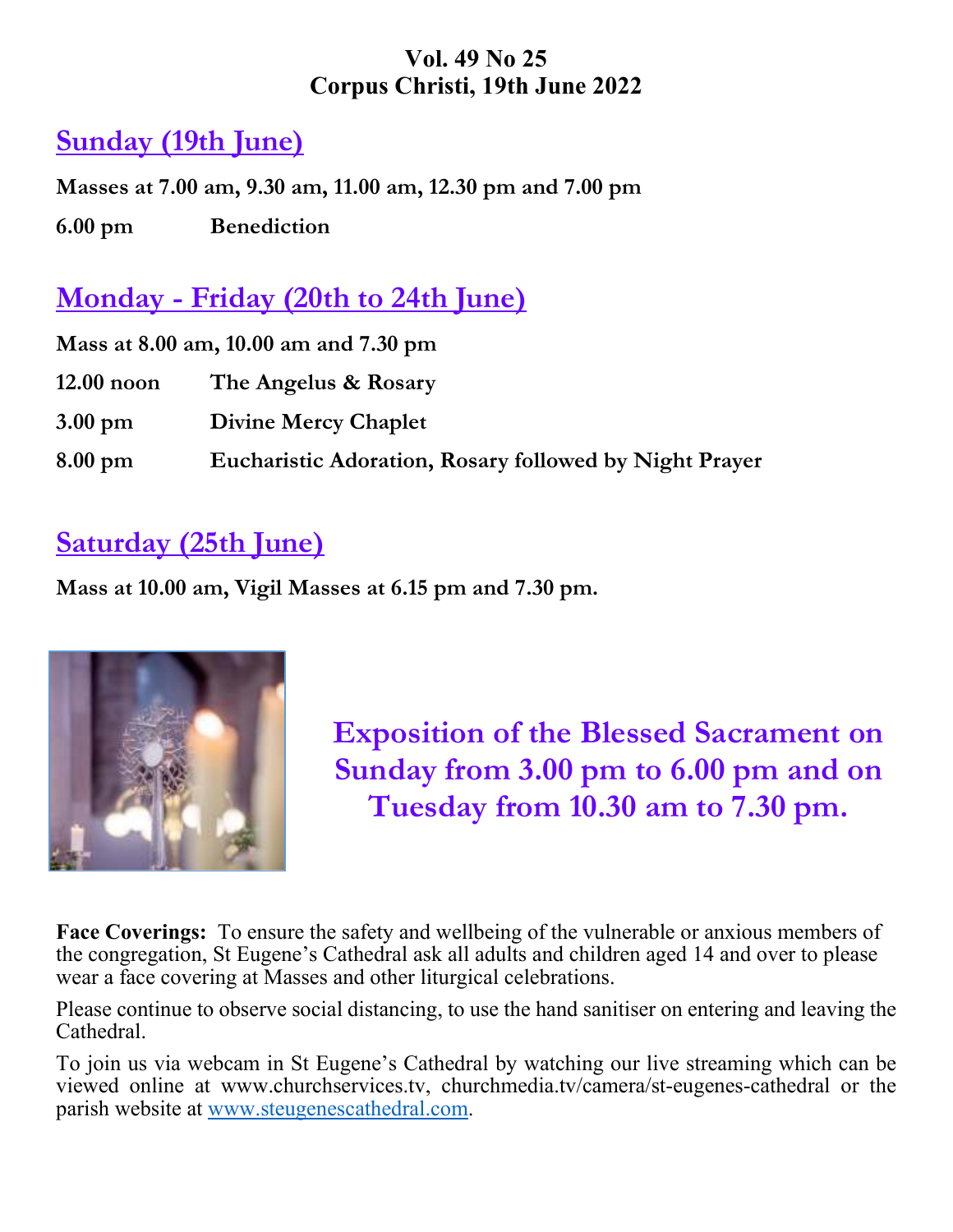### **The Feast of Corpus Christi**

"In each of our lives Jesus comes as the Bread of Life – to be eaten, to be consumed by us. This is how He loves us. Then Jesus comes in our human life as the hungry one, the other, hoping to be fed with the bread of our life, our hearts by loving, and our hands by serving. In loving and serving, we prove that we have been created in the likeness of God, for God is love and when we love we are like God. This is what Jesus meant when He said, "Be perfect as your Father in heaven is perfect."

#### *Blessed Teresa of Calcutta*

**Annual Service of Intercession for the Dead** takes place in the City Cemetery next Sunday, 26th June at **6.00 pm**. Families are asked to bring their own holy water with them to the Cemetery for the blessing of the graves. There will be no holy water in the Cemetery. **Derry City & Strabane District Council**, Cemeteries Section, have asked, due the large attendance on Cemetery Sunday, that all able bodied people park their vehicles outside the City Cemetery Grounds. John Quinn, Cemeteries Manager, has confirmed that only vehicles displaying a valid disabled badge will have access to the cemetery and urged the public to adhere to a one-way system in place inside the grounds.



**Discerning what is God's will for your life?** To discern a vocation is to discover the person God wants you to be. The first step is to take seriously that God has called you through being baptised. He called you to baptism so that you could grow in love and in holiness of life, not only for your own sake but for the sake of others to whom you are sent. There comes a moment in a life of faith when a person takes seriously their personal call to holiness.

"It is to the glory of my Father that you should bear much fruit and then you will be my disciples." Are you being called to love and serve the Lord and His people as a priest, sister or brother? If you are considering such a vocation, speak to Fr Pat O'Hagan, the Diocesan Vocations Director, Parochial House, Moville, Co Donegal. Email: pgoh2111@gmail.com. Tel: +353 749382057 or +44 77 03444280 or email the National Vocations Office: info@vocations.ie.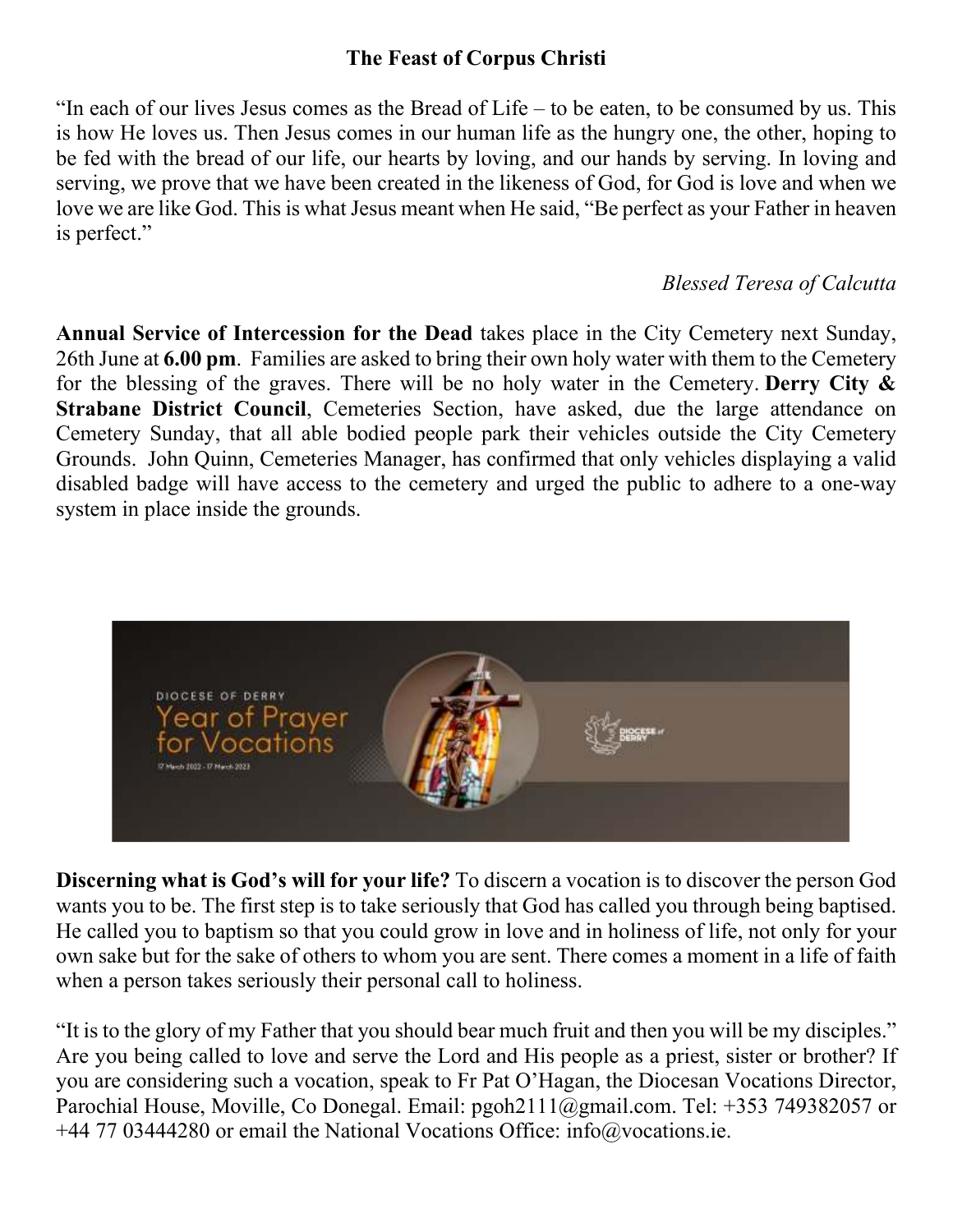**Silver Jubilee of Ordination to Priesthood:** Fr Paul Farren will celebrate a Mass of thanksgiving at 7.30 pm on Wednesday, 6th July here in St Eugene's Cathedral to celebrate the Silver Jubilee of his Ordination to Priesthood. There will be refreshments afterwards in St Mary's College, Northland Road. All welcome.

**Bishop Daly Exhibition:** St Eugene's Cathedral is holding an exhibition on the life of Bishop Edward Daly in August. As part of the exhibition, we are currently looking for photographs of his time in ministry. In particular we are looking for photographs from his time as chaplain to Foyle Hospice, Pilgrimages which he led and events in St Columb's Hall. If you have any photos that fit these themes, contact Emmet Thompson at St Eugene's Cathedral on 028 71262894 or 028 71365712 or email emmet.thompson@derrydiocese.org.

#### **Sympathy**

We offer our sympathy to the family and friends of:

 **Mary Callan** 

 **John Stevenson** 

 **Terence Moore** 

May they rest in peace.

### **Anniversaries**

George Webb, Noeleen Hegarty, Johnny Moran, Damien Cullen, Franco Hickey, Thomas (Tommy) McCourt, Lily McCaul, Seamus McCaul and Bridget Bonner. May they rest in peace.

### **Baptisms**

We welcome as a members of God's family

**Adrianna Lucia O'Neill** 

**Cahir Crescencio Breslin** 

**Sean Crescencio Breslin** 

**Shea Crescencio Breslin** 

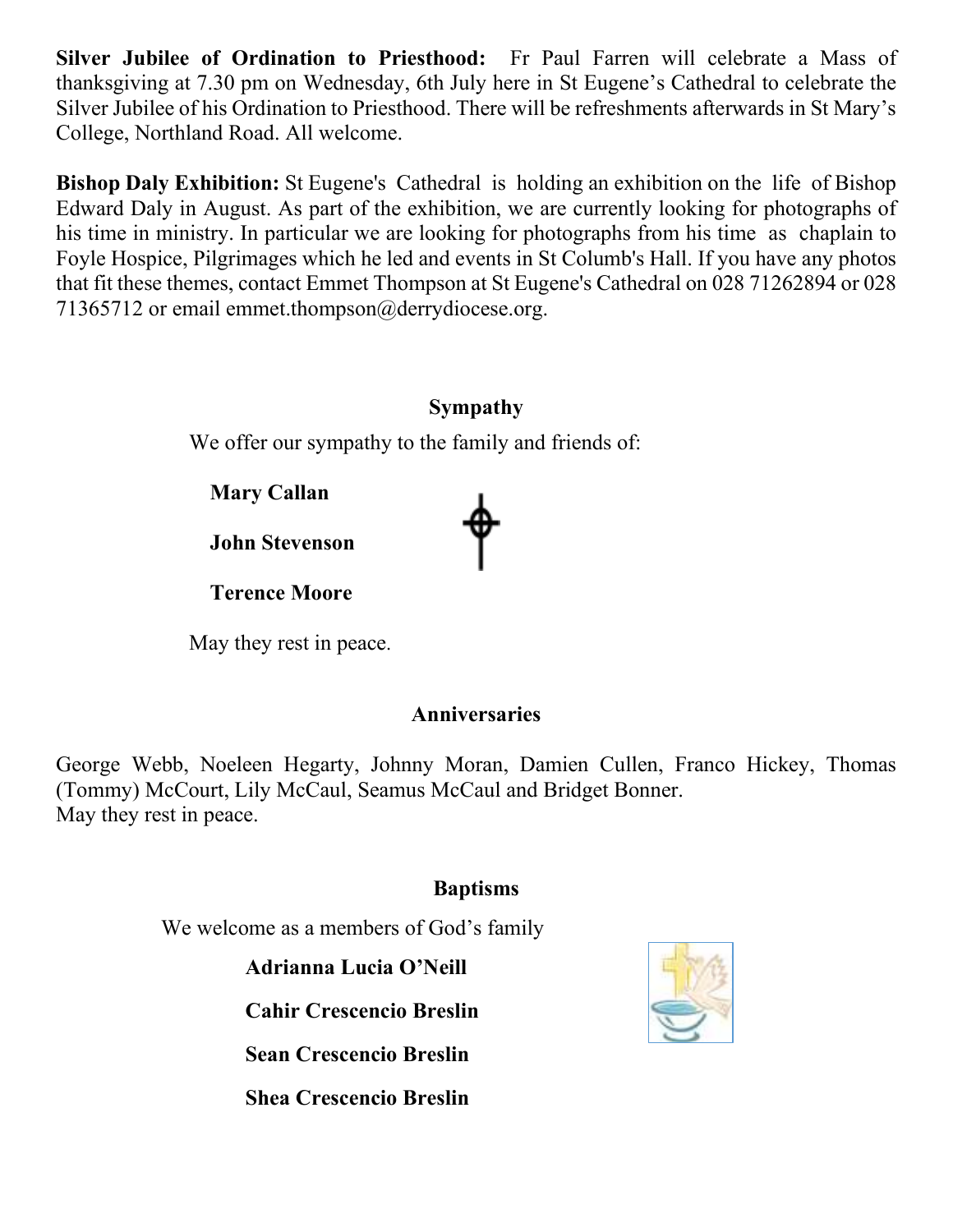### **Readers for next weekend – 25th/26th June**

| Piaras O Meallain       |
|-------------------------|
| Angela McCallion        |
|                         |
| <b>McGinley Readers</b> |
|                         |
|                         |
|                         |



**The St Dymphna Mass** will be celebrated at 7.30 pm on Tuesday (21st June) and a candle will be lit for everyone who has intentions for the St Dymphna Mass. This Mass is to give thanks to God for positive mental health and to pray for those who are struggling with mental health issues and those who care for them.

**The Matt Talbot Prayer Society – Praying for those suffering from Addiction:** This Prayer Society has been created to pray for people who are suffering from any form of addiction, to pray for those recovering from addiction, and to pray for all those affected by addiction, especially family members. As we know addiction takes many forms from alcohol, drugs, gambling, pornography, to other less acknowledged addictions.

To join the Matt Talbot Prayer Society, you are invited to enrol the name of the person to be prayed for and the addiction we are praying that they will be freed from.

Those enrolled will be prayed for specifically every day by members of the Matt Talbot Prayer Society. Mass will be offered for those enrolled on the first Monday of every month here in St Eugene's Cathedral at 7.30 pm. You will also receive an enrolment card to enable you to join in the prayer.



To enrol someone in the Matt Talbot Prayer Society please phone St Eugene's Cathedral at 028 71262894 or email steugenes@btconnect.com or private message St Eugene's Cathedral Facebook page.

**Bishop Daly Exhibition:** St Eugene's Cathedral is holding an exhibition on the life of Bishop Edward Daly in August. As part of the exhibition, we are currently looking for photographs of his time in ministry. In particular, we are looking for photographs from his time as chaplain to Foyle Hospice, Pilgrimages which he led and events in St Columb's Hall. If you have any photos that fit these themes, contact Emmet Thompson at St Eugene's Cathedral on 028 71262894 or 028 71365712 or email emmet.thompson@derrydiocese.org.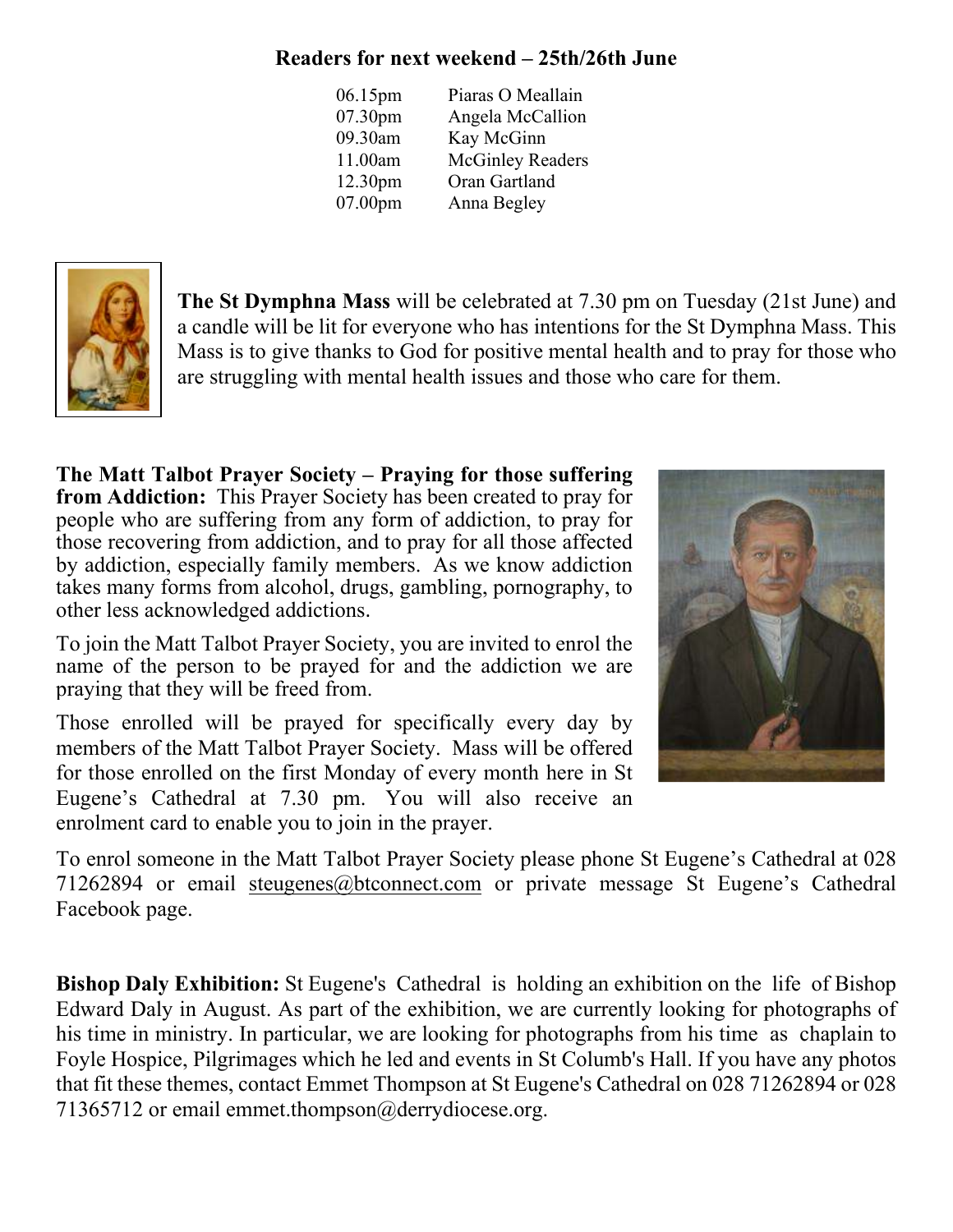#### **Blessed Carlos Acutis**



Blessed Carlo Acutis, an Italian Catholic teenager, was beatified in Assisi, Italy on 10th October 2020. He documented Eucharistic miracles around the world and catalogued them all onto a website that he created himself in the months before his death from leukaemia. Carlo was known for his cheerfulness, his care for others, his computer skills and his deep devotion to the Eucharist, saying it was his "highway to heaven". There is a display in the Cathedral dedicated to Blessed Carlo Acutis and prayer cards which you are welcome to take.

#### . **Derry Diocesan Trust**

**Position: Faith Formation Coordinator - 35 hours per week - 1-year Fixed Term Contract (possibility of** extension).

*Location:* Steelstown Parish, Derry *Closing Date:* **4.00 pm on 30.06.2022** 

For a job description and application form please:

Write: Personnel, Derry Diocesan Office, St Eugene's Cathedral, Francis Street, Derry, BT48 9AP. Email: payroll@derrydiocese.org Telephone: 028 7126 2302

> *Derry Diocesan Trust is an Equal Opportunities Employer. Derry Diocesan Trust welcome applications from all men and women and from members of all communities.*





 **Weekly Collection amounted to £4,385. Parish Development Collection amounted to £883.**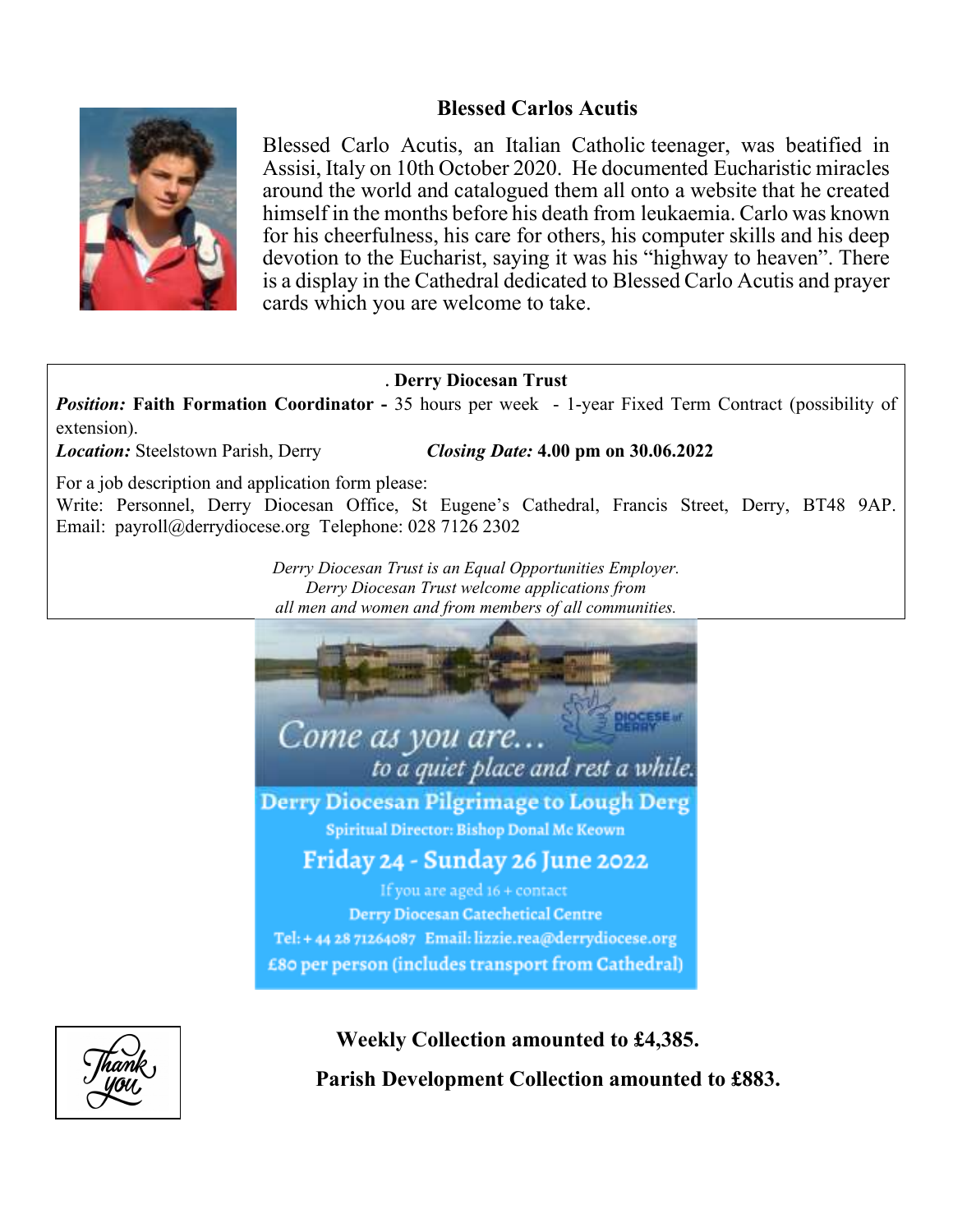There is a box at the back of the Cathedral for weekly parish envelopes and contributions for the upkeep of the Cathedral. **Please note cheques should be made payable to St Eugene's Cathedral.** 

If you would like to make your weekly envelope contributions by online banking or standing order, please find St Eugene's Cathedral's bank details below:

| <b>Account Name:</b> | St Eugene's Church No 1 A/C                    |
|----------------------|------------------------------------------------|
| Account Number:      | 55192935                                       |
| Sorting Code Number: | 90-49-74                                       |
| IBAN:                | GB45 BOFI 9049 7455 1929 35                    |
| Branch:              | Bank of Ireland, 15 Strand Rd, Derry, BT48 7BT |

Thank you for your continued support to the parish.

**The Derry Diocesan Catechetical Centre, working in Partnership with Saint Mary's University, Twickenham, offers the Masters in Catholic School Leadership**. This is a postgraduate degree dedicated to the professional development and spiritual formation of Catholic school leaders. **Applications for the Autumn intake close 30th September 2022**. If you require any further information, please contact the Derry Diocesan Catechetical Centre on 004428 71264087 or email tferry@derrydiocese.org.

**Northern Ireland Blood Transfusion Service** will collect donations of blood on Monday, 27th June and Tuesday, 28th June from 12.30 pm to 4.00 pm and 5.00 pm to 7.30 pm at St Mary's College, Northland Road. To maintain social distance requirements and to improve waiting times, all donation sessions are by appointment only. To book phone Appointments Line 08085 534 653 or text Blood to 60081 or Freephone 08085 534 666.

**Concern Worldwide bookshop** in Ferryquay Street is looking for volunteers. If you have some spare time and have a keen interest in books, please get in touch. To find out more information call to the shop for a volunteer application form, or contact enquiries.info@concern.net.

**Pioneer Association and Friends** are organising a bus from Derry to Lough Derg for a One Day Pilgrimage on Saturday, 10th September. No charge for the bus but the charge for Lough Derg facilities will be £40 per person. If interested in going, please ring Andrew on 71352285.

**Can't Stop Drinking?** Call Alcoholics Anonymous 90351222.

**Lough Derg welcomes Pilgrims again with a full Pilgrimage programme this summer.** Three Day Pilgrimage: 1st June to 15th August. Booking advised. One Day Retreats and guided Pilgrim Path experience: dates in May and late August through September. Booking essential. All booking information at www.loughderg.org, email info@loughderg.org or telephone 0(0353) 71 9861518.

**Gamblers Anonymous**: Is gambling affecting your life? Gamblers Anonymous can help. Telephone 71351329.